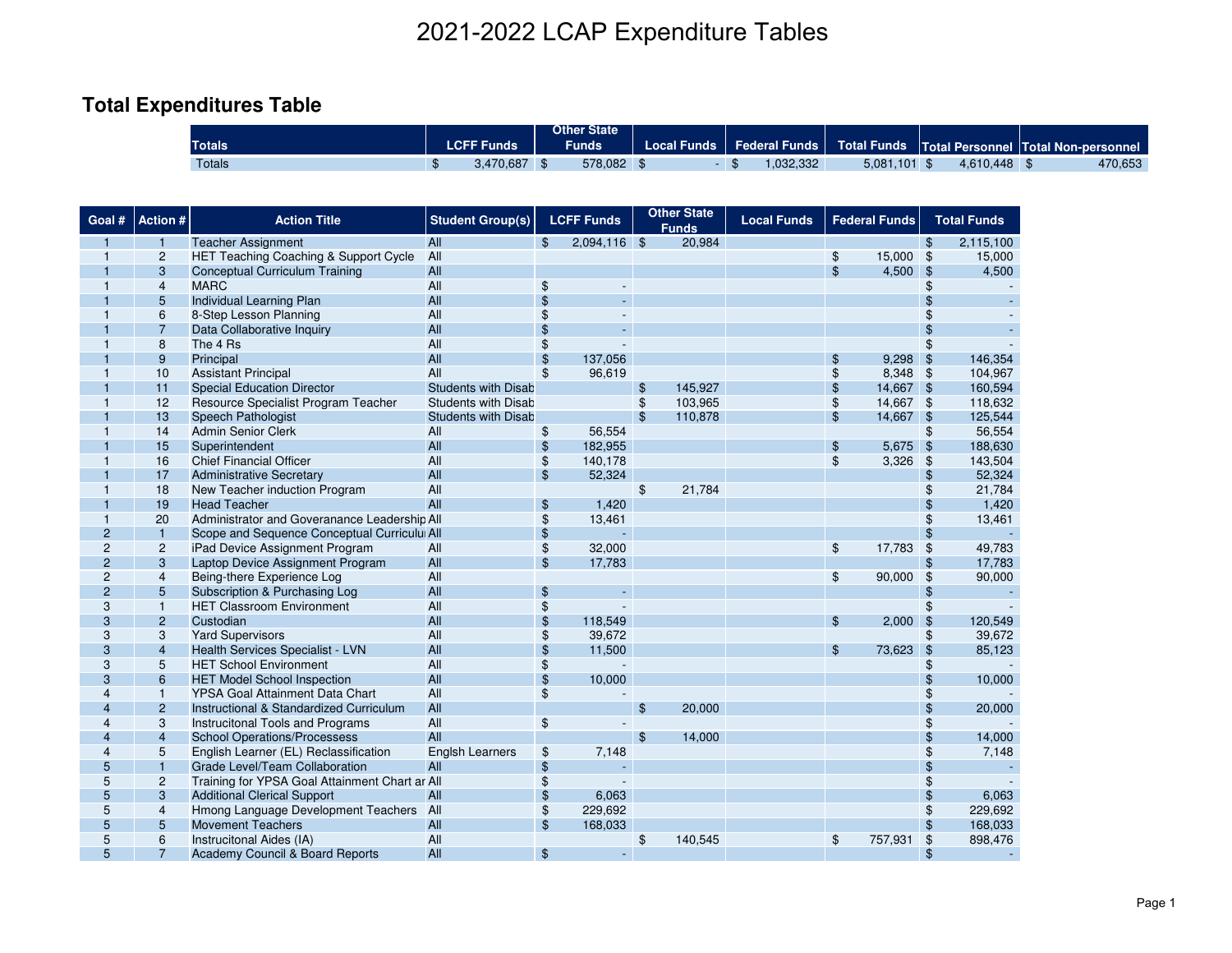# **Total Expenditures Table**

|               |                     | Other State |             |                        |                    |     |                                     |
|---------------|---------------------|-------------|-------------|------------------------|--------------------|-----|-------------------------------------|
| <b>Totals</b> | <b>Funds</b><br>.ur | Funds       | ∟ocal Funds | <b>Federal Funds</b> ⊺ | <b>Total Funds</b> |     | Total Personnel Total Non-personnel |
| <b>Totals</b> | 470,687             | 578,082     |             | ,032,332               | 5,081<br>.101      | AAB | 470,653                             |

| Goal # Action # | <b>Action Title</b>                        | Student Group(s) | <b>LCFF Funds</b> |        | <b>Other State</b><br><b>Funds</b> | <b>Local Funds</b> | <b>Federal Funds</b> | <b>Total Funds</b> |
|-----------------|--------------------------------------------|------------------|-------------------|--------|------------------------------------|--------------------|----------------------|--------------------|
|                 | Power School SIS                           | All              |                   | 9.289  |                                    |                    |                      | 9.289              |
| <u>.</u>        | <b>Attendance Clerk</b>                    | All              |                   | 43.962 |                                    |                    | 848 \$               | 44.810             |
|                 | Perfect Attendance and Awards Assembly All |                  |                   | 1,000  |                                    |                    |                      | 1.000              |
|                 | <b>School Messenger</b>                    | All              |                   | 1.313  |                                    |                    |                      | 1,313              |
|                 | <b>Weekly Attenance Report</b>             | All              |                   |        |                                    |                    |                      |                    |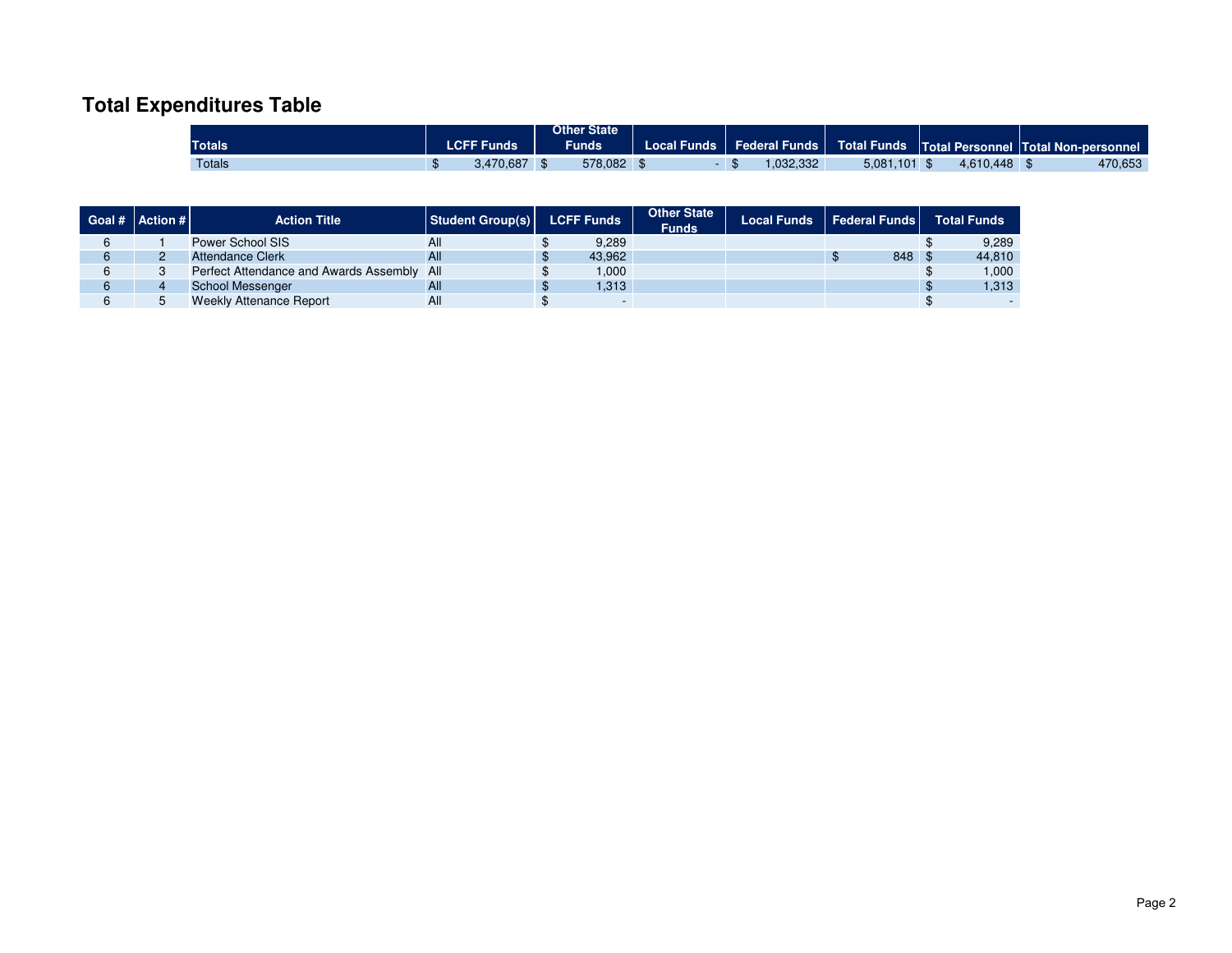# **Contributing Expenditure Table**

| <b>Totals by Type</b>    | <b>Total LCFF Funds</b> | <b>Total Funds</b> |           |
|--------------------------|-------------------------|--------------------|-----------|
| Total:                   | \$<br>3,470,687         | \$                 | 5,081,101 |
| <b>LEA-wide Total:</b>   | \$                      |                    |           |
| <b>Limited Total:</b>    | \$                      |                    |           |
| <b>Schoolwide Total:</b> | \$<br>3,470,687         | £.                 | 5,081,101 |

|                       |                        |                                                       |              |                                      |                     |                |                          |                    |                          | <b>Contributing</b> |
|-----------------------|------------------------|-------------------------------------------------------|--------------|--------------------------------------|---------------------|----------------|--------------------------|--------------------|--------------------------|---------------------|
|                       |                        |                                                       |              |                                      |                     |                |                          |                    |                          | to Increased        |
|                       | <b>Goal # Action #</b> | <b>Action Title</b>                                   | <b>Scope</b> | <b>Unduplicated Student Group(s)</b> | Location            |                | <b>LCFF Funds</b>        |                    | <b>Total Funds</b>       | or Improved         |
|                       |                        |                                                       |              |                                      |                     |                |                          |                    |                          | Services?           |
|                       | -1                     | <b>Teacher Assignment</b>                             | Schoolwide   | All                                  | <b>Yav Pem Suab</b> | \$             | 2,094,116 \$             |                    | 2,115,100                | Yes                 |
|                       | 3                      | Conceptual Curriculum Training                        | Schoolwide   | <b>Foster Youth</b>                  | Yav Pem Suab        |                |                          | \$                 | 4,500                    | Yes                 |
|                       | $\overline{4}$         | <b>MARC</b>                                           | Schoolwide   | Low-income                           | Yav Pem Suab        | $\mathfrak{F}$ | $\sim$                   | $\mathfrak{S}$     | $\Delta \sim 10$         | Yes                 |
|                       | 5                      | Individual Learning Plan                              | Schoolwide   | Low-income                           | <b>Yav Pem Suab</b> | \$             | $\overline{a}$           | \$                 | $\overline{\phantom{a}}$ | Yes                 |
|                       | 6                      | 8-Step Lesson Planning                                | Schoolwide   | <b>English Learners</b>              | Yav Pem Suab        | $\frac{1}{2}$  | $\overline{a}$           | $\mathfrak{S}$     | L,                       | <b>Yes</b>          |
|                       | $\overline{7}$         | Data Collaborative Inquiry                            | Schoolwide   | All                                  | Yav Pem Suab        | \$             | $\overline{\phantom{a}}$ | \$                 | $\overline{a}$           | Yes                 |
|                       | 8                      | The 4 Rs                                              | Schoolwide   | All                                  | <b>Yav Pem Suab</b> | $\mathfrak{S}$ | $\overline{a}$           | \$                 | ÷.                       | Yes                 |
|                       | 9                      | Principal                                             | Schoolwide   | All                                  | Yav Pem Suab        | $\frac{1}{2}$  | 137,056                  | $\sqrt{3}$         | 146,354                  | Yes                 |
|                       | 10                     | <b>Assistant Principal</b>                            | Schoolwide   | All                                  | Yav Pem Suab        | \$             | 96.619 \$                |                    | 104,967                  | Yes                 |
|                       | 11                     | <b>Special Education Director</b>                     | Schoolwide   | <b>Students with Disabilities</b>    | Yav Pem Suab        |                |                          | \$                 | 160,594                  | Yes                 |
|                       | 12                     | Resource Specialist Program Teacher                   | Schoolwide   | <b>Students with Disabilities</b>    | <b>Yav Pem Suab</b> |                |                          | \$                 | 118,632                  | Yes                 |
|                       | 13                     | Speech Pathologist                                    | Schoolwide   | <b>Students with Disabilities</b>    | Yav Pem Suab        |                |                          | \$                 | 125,544                  | Yes                 |
|                       | 14                     | <b>Admin Senior Clerk</b>                             | Schoolwide   | All                                  | Yav Pem Suab        | $\sqrt[6]{3}$  | 56,554 \$                |                    | 56,554                   | Yes                 |
|                       | 15                     | Superintendent                                        | Schoolwide   | All                                  | Yav Pem Suab        | \$             | 182,955 \$               |                    | 188,630                  | Yes                 |
|                       | 16                     | <b>Chief Financial Officer</b>                        | Schoolwide   | All                                  | Yav Pem Suab        | $\sqrt[3]{5}$  | 140,178 \$               |                    | 143,504                  | Yes                 |
|                       | 17                     | <b>Administrative Secretary</b>                       | Schoolwide   | All                                  | <b>Yav Pem Suab</b> | $\frac{1}{2}$  | 52,324 \$                |                    | 52,324                   | Yes                 |
|                       | 18                     | New Teacher induction Program                         | Schoolwide   | All                                  | Yav Pem Suab        |                |                          | \$                 | 21,784                   | <b>Yes</b>          |
|                       | 19                     | <b>Head Teacher</b>                                   | Schoolwide   | All                                  | Yav Pem Suab        | $\frac{1}{2}$  | $1,420$ \$               |                    | 1,420                    | Yes                 |
|                       | 20                     | Administrator and Goveranance Leadershir Schoolwide   |              | All                                  | Yav Pem Suab        | $\sqrt{3}$     | 13,461 \$                |                    | 13,461                   | <b>Yes</b>          |
| $\overline{2}$        | $\mathbf{1}$           | Scope and Sequence Conceptual Curriculu Schoolwide    |              | All                                  | Yav Pem Suab        | \$             | $\sim$                   | -\$                | $\sim$ $-$               | Yes                 |
| $\overline{2}$        | $\overline{2}$         | iPad Device Assignment Program                        | Schoolwide   | All                                  | Yav Pem Suab        | $\sqrt[3]{5}$  | $32,000$ \$              |                    | 49,783                   | Yes                 |
| $\overline{2}$        | 3                      | Laptop Device Assignment Program                      | Schoolwide   | All                                  | Yav Pem Suab        | \$             | 17,783 \$                |                    | 17,783                   | Yes                 |
| $\overline{2}$        | $\overline{4}$         | Being-there Experience Log                            | Schoolwide   | All                                  | Yav Pem Suab        |                |                          | $\mathfrak{S}$     | 90,000                   | Yes                 |
| $\overline{2}$        | 5                      | Subscription & Purchasing Log                         | Schoolwide   | All                                  | Yav Pem Suab        | \$             | $\overline{a}$           | $\mathfrak{F}$     | $\blacksquare$           | Yes                 |
| 3                     | $\overline{1}$         | <b>HET Classroom Environment</b>                      | Schoolwide   | All                                  | Yav Pem Suab        | $\mathfrak{S}$ | ÷.                       | $\mathbf{\$}$      | ω.                       | Yes                 |
| 3                     | $\overline{c}$         | Custodian                                             | Schoolwide   | All                                  | Yav Pem Suab        | $\frac{1}{2}$  | 118,549                  | -\$                | 120,549                  | Yes                 |
| 3                     | 3                      | <b>Yard Supervisors</b>                               | Schoolwide   | All                                  | Yav Pem Suab        | \$             | 39,672 \$                |                    | 39,672                   | Yes                 |
| 3                     | $\overline{4}$         | Health Services Specialist - LVN                      | Schoolwide   | All                                  | Yav Pem Suab        | \$             | 11,500 \$                |                    | 85,123                   | Yes                 |
| 3                     | 5                      | <b>HET School Environment</b>                         | Schoolwide   | All                                  | Yav Pem Suab        | \$             | L.                       | $\mathbf{\hat{s}}$ | $\omega_{\rm{eff}}$      | Yes                 |
| 3                     | 6                      | <b>HET Model School Inspection</b>                    | Schoolwide   | All                                  | Yav Pem Suab        | \$             | 10,000                   | -\$                | 10,000                   | Yes                 |
| $\overline{4}$        | $\overline{1}$         | <b>YPSA Goal Attainment Data Chart</b>                | Schoolwide   | All                                  | Yav Pem Suab        | \$             | L,                       | \$                 | L,                       | Yes                 |
| $\Delta$              | $\overline{2}$         | Instructional & Standardized Curriculum               | Schoolwide   | All                                  | Yav Pem Suab        |                |                          | $\mathfrak{L}$     | 20,000                   | Yes                 |
| $\boldsymbol{\Delta}$ | 3                      | <b>Instrucitonal Tools and Programs</b>               | Schoolwide   | All                                  | Yav Pem Suab        | $\mathfrak{F}$ | $\sim$                   | $\mathbf{\$}$      | $\omega_{\rm{max}}$      | Yes                 |
| $\Delta$              | $\overline{4}$         | <b>School Operations/Processess</b>                   | Schoolwide   | All                                  | Yav Pem Suab        |                |                          | $\mathfrak{L}$     | 14,000                   | Yes                 |
| $\overline{4}$        | 5                      | English Learner (EL) Reclassification                 | Schoolwide   | <b>English Learners</b>              | <b>Yav Pem Suab</b> | $\frac{1}{2}$  | 7,148                    | -\$                | 7,148                    | Yes                 |
| 5                     | $\mathbf{1}$           | Grade Level/Team Collaboration                        | Schoolwide   | All                                  | Yav Pem Suab        | \$             | $\overline{a}$           | $\mathfrak{F}$     | $\sim$                   | Yes                 |
| 5                     | $\overline{2}$         | Training for YPSA Goal Attainment Chart at Schoolwide |              | All                                  | <b>Yav Pem Suab</b> | \$             | L,                       | \$                 | $\mathbb{L}$             | Yes                 |
| 5                     | 3                      | <b>Additional Clerical Support</b>                    | Schoolwide   | All                                  | Yav Pem Suab        | \$             | 6,063                    | <b>S</b>           | 6,063                    | Yes                 |
| 5                     | $\overline{4}$         | Hmong Language Development Teachers                   | Schoolwide   | All                                  | Yav Pem Suab        | $\frac{1}{2}$  | 229,692 \$               |                    | 229,692                  | Yes                 |
| 5                     | 5                      | <b>Movement Teachers</b>                              | Schoolwide   | All                                  | Yav Pem Suab        | \$             | 168,033 \$               |                    | 168,033                  | Yes                 |
| 5                     | 6                      | Instrucitonal Aides (IA)                              | Schoolwide   | Low-income                           | <b>Yav Pem Suab</b> |                |                          | $\frac{1}{2}$      | 898,476                  | Yes                 |
| 5                     | $\overline{7}$         | Academy Council & Board Reports                       | Schoolwide   | All                                  | Yav Pem Suab        | \$             | $\overline{a}$           | $\mathfrak{F}$     | $\sim$                   | Yes                 |